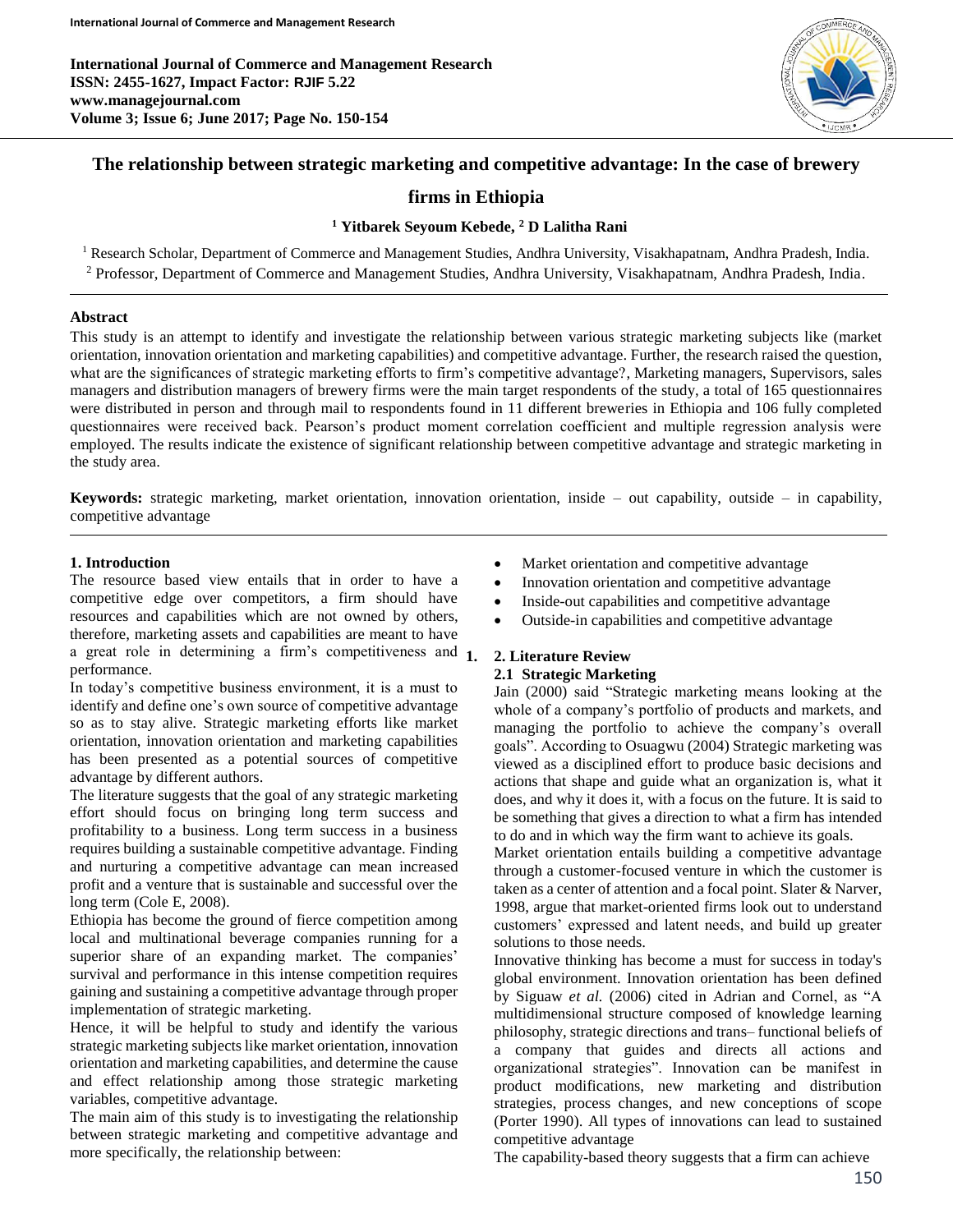competitive advantage through distinctive capabilities possessed by the firm and that the firm must constantly reinvest to maintain and expand existing capabilities in order to inhibit imitability. Marketing capability of a firm is reflected in its ability to differentiate products and services from competitors and build successful brands and firms with strong brand names can charge premium prices in foreign markets to enhance their profitability (Weerawardena, 2003).

#### **2.2 Competitive Advantage**

competitor"

It is noted that several studies investigating firm performance have drawn interest to the need for understanding the sources of sustainable competitive advantage and the main challenge of organizations in today's dynamic business environment is to gaining and sustaining it. Such need is fundamental to most firms' mission, and has become a major area of research in the field of marketing and strategic management. Competitive advantage has been defined by various authors; some of the definitions are presented and discussed below.

Competitive advantage is said to be the extent to which an organization is able to create a defensible position over its competitors or a competitive advantage is a competitive edge that cannot be quickly or easily imitated by competitors.

Besanko *et al.* (2000), in their study stated that "When a firm earns higher rate of economic profit than the average rate of economic profit of other firms competing within the same market, the firm has a competitive advantage in that market" Barney (1991) said that "a firm is said to have a competitive advantage when it is implementing a value-crating strategy not simultaneously being implemented by any current or potential

#### **2.3 Strategic Marketing and Competitive Advantage**

The literatures in marketing strategy reveal the relationship between strategy and competitive advantage as mutual. In one hand it is said that competitive advantage is a foundation for formulating strategy, on the other hand, strategy is formulated to create and sustain competitive advantage. Market orientation, can be understood as raw materials of competitive advantage according to Fahy and Smithee, (1999) resources which are enabling value creation to be considered as a potential sources of competitive advantage. Others also argue

that companies acting in a market-oriented method construct an advantage with high barriers for competitors to match. Literature indicates the relationship between innovation orientation and competitive advantage as positive. It is suggested that the basic logic of the RBV starts with the theory that a company has a unique resources or distinctive competencies and it has to create a sustainable competitive advantage by lowering prices, cutting costs and providing better services based on these distinctive competencies. Similarly Jakkoola stated "Competitive advantages can be achieved by possessing and effectively using certain resources". Barney  $(1991)$ <sup>[3]</sup> stated that resources have to be valuable, rare, imperfectly imitable and substitutable to lead to such a position at marketplace. Therefore, it can be hypothesized that good outside-in and inside-out capabilities are likely to lead to a position of competitive advantage.

Based on the results and findings of various previous researches the following hypothesis could be developed:

#### **3. Methodology**

Marketing managers, Supervisors, sales managers and distribution managers of the firms were the main target respondents of the study. A total of 165 questionnaires were administered to respondents found in 11 different breweries in the country. While 75 questionnaires were distributed physically, the rest 90 were mailed to the respondents due to the scattered geographical location of the factories and respondents. 106 fully completed questionnaires were received back and 64.2% of response rate was achieved. Therefore, the analysis was made on those 106 completed questionnaires.

The questionnaire regarding strategic marketing components were composed of (38) questions which are designed to establish information about strategic marketing issues based on the constructs used by many authors on the study area. The constructs contains: market orientation (14), innovation orientation (4), inside-out capabilities (10) and outside-in capabilities (10). Competitive advantage was measured with (18) constructs.

#### **4. Results**

|                                    |                            | <b>Competitive Advantage</b> |
|------------------------------------|----------------------------|------------------------------|
| <b>Market Orientation</b>          | Pearson Correlation        | $.382**$                     |
|                                    | $Sig. (2-tailed)$          | .000                         |
| <b>Innovation Orientation</b>      | Pearson Correlation        | $.557***$                    |
|                                    | $Sig. (2-tailed)$          | .000                         |
| Inside Out Capabilities            | Pearson Correlation        | $.452***$                    |
|                                    | $Sig. (2-tailed)$          | .000                         |
| <b>Outside In Capabilities</b>     | <b>Pearson Correlation</b> | $.571***$                    |
|                                    | $Sig. (2-tailed)$          | .000                         |
| <b>Overall Strategic Marketing</b> | <b>Pearson Correlation</b> | $.587**$                     |
|                                    | $Sig. (2-tailed)$          | .000                         |

**Table 1:** Correlation between strategic marketing and competitive advantage

\*\*. Correlation is significant at the 0.01 level (2-tailed).

*Source:* developed for this research, 2017

As indicated on table 4.1, a medium (moderate) positive relationship was found between three strategic marketing factors and competitive advantage i.e. Outside- in capabilities  $(r=0.571, p<0.01)$ , Innovation orientation  $(r=0.557, p<0.01)$  and inside- out capabilities  $(r=0.452, p<0.01)$  which is statistically significant at 99% confidence level. In addition, the above table shows that there is a low, positive and statistically significant relationship between market orientation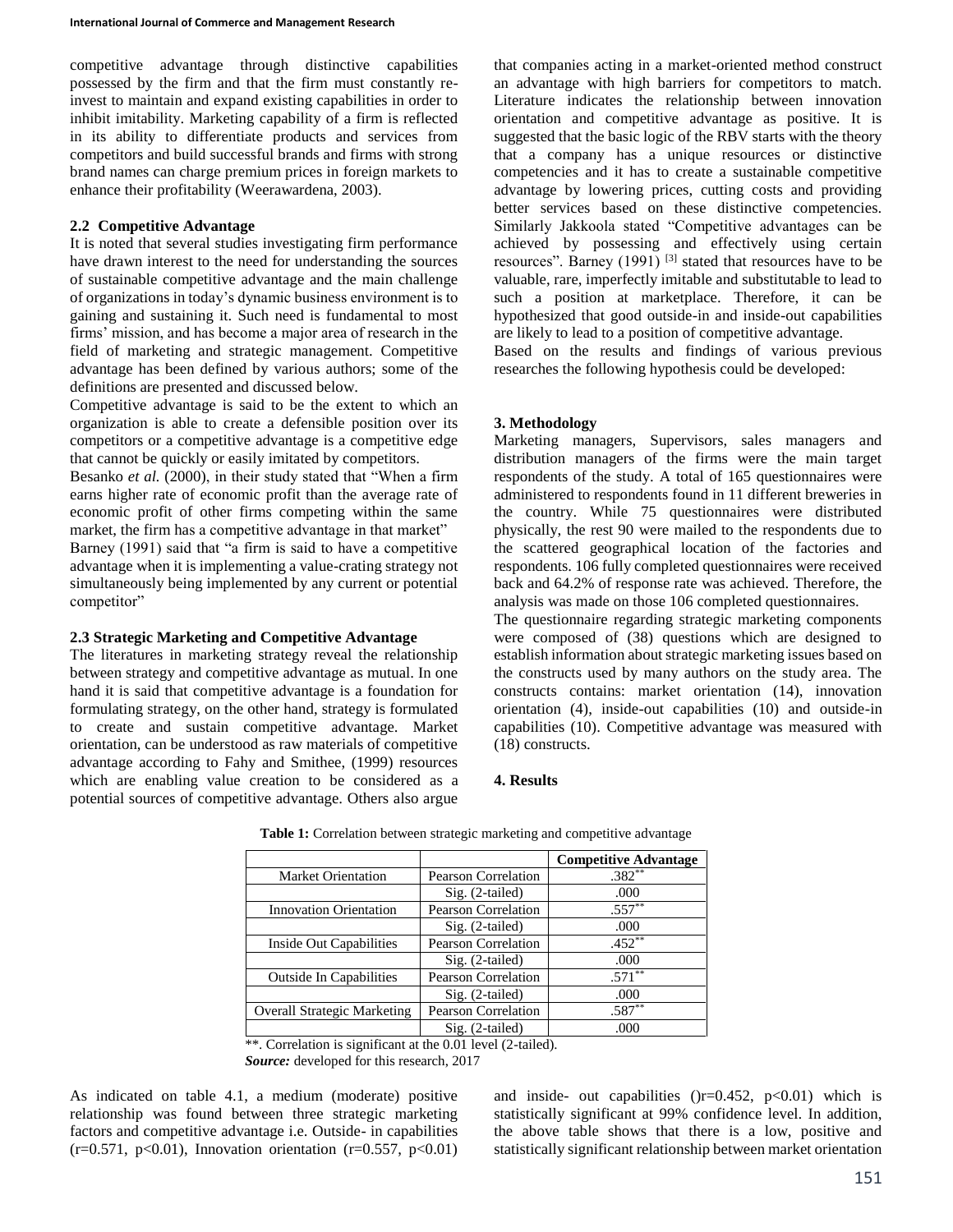and competitive advantage  $(r= 0.382, p<0.01)$ .

The results on table 4.1 above shows that there is still a positive and statistically significant medium or moderate relationship between overall strategic marketing and competitive advantage of the sample firms  $(r = 0.587, P < 0.01)$  statistically significant at 99% level of confidence

Therefore, it can be concluded there is significant relationship between components of strategic marketing (Market orientation, Innovation orientation, Inside-out capabilities, and Outside-in capabilities) and competitive advantage.

## **Multiple Regressions**

In order to find out the best and poor predictors of the dependent variable i.e. competitive advantage, multiple regression analysis was performed.

This analysis was performed by taking competitive advantage as a dependent variable and the factors of strategic marketing (market orientation, innovation orientation, inside- out capabilities and outside-in capabilities) as an independent variables or explanatory variables in order to test the following hypothesis.

#### **Hypothesis 1**

**Ho:** Strategic Marketing Will Not Significantly Explain the Variance in Competitive Advantage

**Ha:** Strategic Marketing Will Significantly Explain the Variance in Competitive Advantage

**H1a:** Market orientation will significantly explain the variance in competitive advantage

**H1b:** Innovation orientation will significantly explain the variance in and competitive advantage

**H1c:** Inside-out capability will significantly explain the variance in competitive advantage

**H1d:** Outside-in capabilities will significantly explain the variance in competitive advantage

Regress competitive advantage on the selected strategic marketing factors (Market orientation, Innovation orientation, inside-out capabilities, and outside-in capabilities

| Table 2: Model Summary |  |
|------------------------|--|
|------------------------|--|

|  |                       |  |      | Model   R   R Square   Adjusted R Square   Std. Error of the Estimate              |  |
|--|-----------------------|--|------|------------------------------------------------------------------------------------|--|
|  | $.593^{\circ}$ $.352$ |  | .326 | .48864                                                                             |  |
|  |                       |  |      | a. Predictors: (Constant), Outside In Capabilities, Market Orientation, Inside Out |  |

Capabilities, and Innovation Orientation

Table 3: ANOVA<sup>b</sup>

| <b>Model 1</b> | <b>Sum of Squares</b> | Df       | <b>Mean Square</b> |       | Sig.          |
|----------------|-----------------------|----------|--------------------|-------|---------------|
| Regression     | 13.089                |          |                    | 3.704 | $000^{\rm a}$ |
| Residual       | 24.116                | $\Omega$ | .239               |       |               |
| Total          | 37.205                | l 05     |                    |       |               |

a. Predictors: (Constant), Outside In Capabilities, Market Orientation, Inside Out Capabilities, Innovation Orientation

b. Dependent Variable: Competitive Advantage

|                           | <b>Unstandardized</b> |               | <b>Standardized</b> |       |      |
|---------------------------|-----------------------|---------------|---------------------|-------|------|
|                           | <b>Coefficients</b>   |               | Coefficient         |       |      |
| Model 1                   | B                     | Std.<br>Error | <b>B</b> eta        | t     | Sig. |
| Constant                  | .610                  | .369          |                     | 1.652 | .102 |
| Market<br>Orientation     | .141                  | .095          | .149                | 1.485 | .141 |
| Innovation<br>Orientation | .044                  | .148          | .074                | .296  | .768 |
| Inside Out<br>Cap         | .107                  | .109          | .151                | .982  | .328 |
| Outside In<br>Cap         | .261                  | .156          | .325                | 1.669 | .098 |

**Table 4:** Coefficients

a. Dependent Variable: Competitive Advantage

The coefficient of multiple correlations which is the degree of association between competitive advantage and strategic marketing factors, as indicated by R in Table 4.2a above, is 0.593.

Given the R Square value of 0.352 and adjusted R square of .326, the model summary revealed that the proportion of the variation in competitive advantage explained by the four predictors jointly is 35.2%. The remaining 64.8 % of the variance is explained by other variables not included on this study.

The unstandardized regression coefficients of the bivariate

association between the independent variables (components of strategic marketing) and the dependent variable (competitive advantage) are explained in the form of the following equation. Predicted competitive advantage score = .610+ (.141 market orientation) + .044 (innovation orientation) + .107 (inside- out capability) +  $(.261 \text{ outside} - \text{in capability})$  as shown in Table 4.2c.

The equation further indicates that:

- .610 is the intercept term  $-$  it can be interpreted as the average value of the company's competitive advantage when the stated independent variables (components of strategic marketing: market orientation, innovation orientation, inside- out capability and outside – in capability) are set equal to zero.
- .141 units is an estimate of the expected increase in the company's competitive advantage corresponding to an increase of one unit in market orientation when all other independent variables are held constant.
- .044 units is an estimate of the expected increase in the company's competitive advantage corresponding to an increase of one unit in innovation orientation when all other independent variables are held constant.
- .107 units is an estimate of the expected increase in the company's competitive advantage corresponding to an increase of one unit in inside – out capability when all other independent variables are held constant.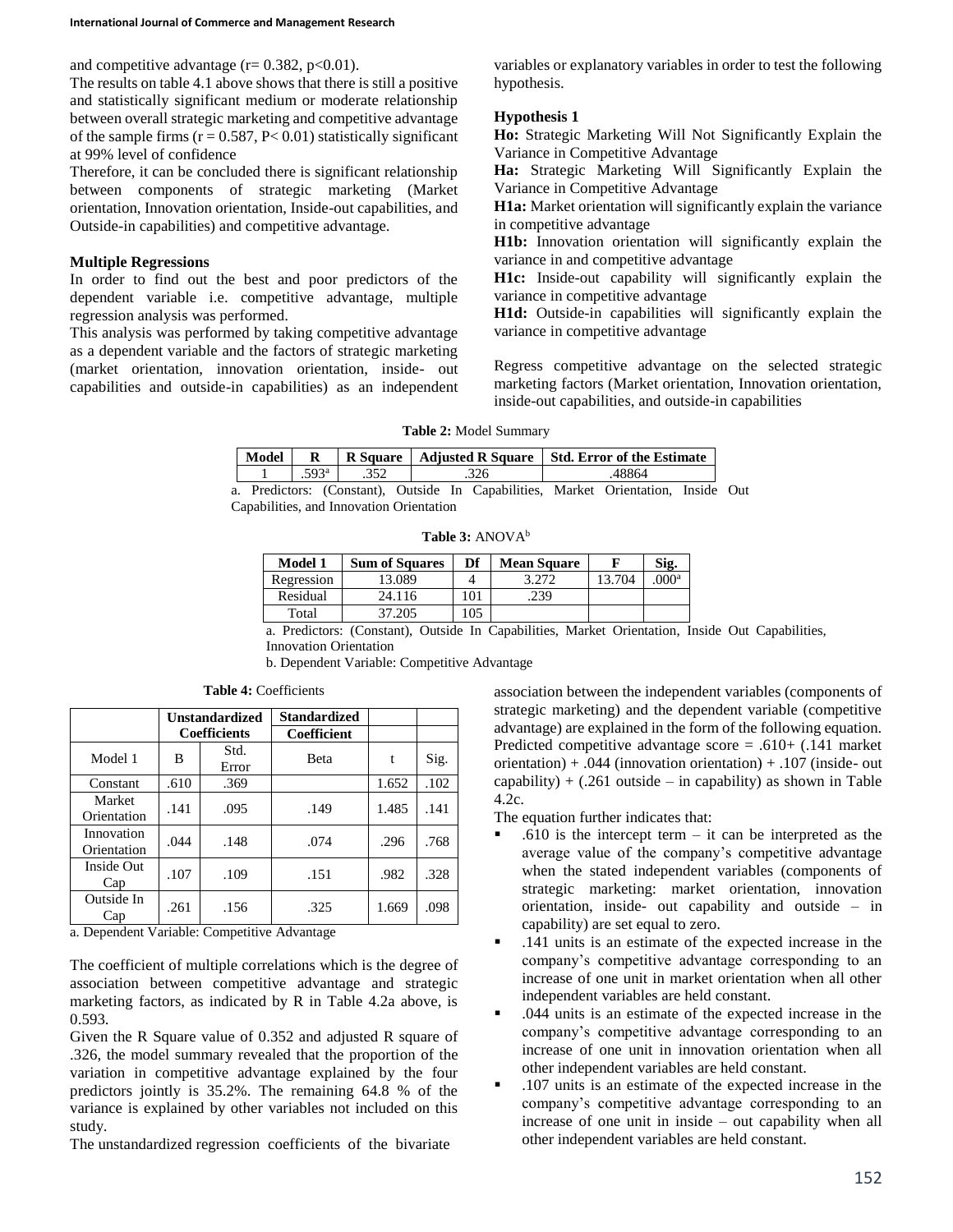.261 units is an estimate of the expected increase in the company's competitive advantage corresponding to an increase of one unit in outside – in capability when all other independent variables are held constant.

The above table 4.2b further shows that, all the explanatory variables: components of strategic marketing included in this study can significantly explain at 99% confidence level to the variation on the dependent variable- the company's competitive advantage. This is because, the value in the last column of table 4.2b,  $.000$  is the p-value associated with the F test for significance or the overall significance of the regression.

In addition, the above table 4.2c shows that the variable outside-in capability with a Beta value of 0.325 is the best predictor of competitive advantage. This is followed by inside – out capability with a Beta value of 0.151. On the other hand market orientation has a beta value of 0.149. The least predictor of competitive advantage among the four strategic marketing variables was innovation orientation with a beta value of 0.074. Therefore, the alternate hypothesis will be accepted and the null hypothesis will be rejected. Conclusion can be made that there is a significant relationship between competitive advantage and strategic marketing.

#### **5. Conclusion**

This study evidenced that the strongest relationships were found between outside – in capabilities and competitive advantage (0.325). Many authors have associated the relationship between outside-in capability and competitive performance as positive. Firms adopting outside-in perspective has demonstrated high profitability, customer satisfaction and reduced cost. The second strong relationship links were between inside – out capability and competitive advantage (0.151). The resource-based view and the findings of other researches support the high role of internal resources and capabilities in achieving competitive advantage. Further this research identified that, the market orientation and competitive advantage relationship has resulted in a beta value of (0.149). Other studies also suggest that Market orientation; can be understood as raw materials of competitive advantage, resources which are facilitating value creation to be counted as potential sources of competitive advantage. Among the four strategic marketing variables, innovation orientation with a beta value of (0.074) was found the least predictor in this study. This finding can be related with the idea that, while innovation orientation has several potential advantages to get to the market early, also some drawbacks are related to it: for example, being first in market may turn to costly failure if demand is significantly smaller than expected.

#### **6. References**

- 1. Aimin W, Saeed AA. Market orientation and innovation: A review of literature, International Journal of Innovation and Economic Development. 2015, 1(1).
- 2. Akinyele ST. Strategic Marketing and Firms' Performance: A Study of Nigerian Oil and Gas Industry, Petroleum-Gas University of Ploiesti bulletin. 2010, 62(4).
- 3. Barney JB. Firm Resources And Sustained Competitive Advantage, Journal of Management. 1991; 17:99-120.
- 4. Barney JB. Resource-based theories of competitive advantage: A ten-year retrospective on the resource-based view. Journal of Management Science. 2001b, 27.
- 5. Carvens David W. Strategic Marketing, sixth edition, Irwin McGraw Hill, 2000.
- 6. Calantone RJ *et al.* Learning orientation, firm innovation capability, and firm performance. Industrial Marketing Management. 2002; 31(6):515-524.
- 7. Cooner RK. A historical comparison of resource-based theory and five schools of thought within industrial organization economics: Journal of Management. 1991,  $17(1)$ .
- 8. Day GS, Reibstein DJ. Dynamic competitive strategy, 1997.
- 9. Dennis Adcock *et al.* Marketing Principles and Practice 4th Edition, 2001.
- 10. Dobni CB, Nelson T. Innovation nation? Innovation health inside the fortune 1000, 2013.
- 11. Dobni1 CB, Klassen M. Advancing an Innovation Orientation in Organizations: Insights from North American Business Leaders: Journal of Innovation Management. 2015, 104-121.
- 12. Dobrin CO. *et al*. Proceedings of the 6th International Management Conference Approaches In Organizational Management Bucharest, Romania. 2012, 15-16.
- 13. Dyer and Singh. The relational view, cooperative strategy and sources of inter organizational competitive advantage, the academy of management review. 1998, 23(4).
- 14. Drucker PF. The practice of management, New York, Harper & Row, Harvard (18th edition.), 1954.
- 15. Ethiopian News, the Monthly Publication from the Ethiopian Embassy in London, 2011.
- 16. Fahy J, Smithee A. Strategic Marketing and the Resource Based View of the Firm, Academy of Marketing Science Review. 1999; (10):1-18.
- 17. Gao Y. Measuring marketing performance: a review and a framework, The Marketing Review, 2010; 10(1):25-40. doi: 10.1362/146934710X488924
- 18. Gorge Mongay. Strategic Marketing, a Literature Review on Dentitions, Concepts and Boundaries; Autonomous University Of Barcelona, Swiss Business School, 2006.
- 19. Gibous, Kemp. Strategy and small firm performance, Scientific Analysis of Entrepreneurship and SMEs. ISBN: 90-371-0876-8, 2003.
- 20. Hashem Aghazadeh. Strategic marketing management: achieving superior business performance through intelligent marketing strategy: Procedia - Social and Behavioral Sciences 11th International Strategic Management Conference. 2015; 207:125-134.
- 21. Jaakkola M *et al*. strategic marketing and business performance: a study on three European engineering countries, 2010.
- 22. Jain, CS. The Evolution of Strategic Marketing. Journal of Business Research. 1983, 11(4).
- 23. Jaworski BJ, Kohli AK. Market orientation: antecedents and consequences, The Journal of marketing, 1993.
- 24. Jemma Macquet. An investigation into how strategic marketing is done in practice, Insights towards components of more effective strategic marketing application, 2005.
- 25. Jia-Jeng Hou. Toward a Research Model of Market Orientation and Dynamic Capabilities, National Chiayi University, Taiwan, Roc Social Behavior and Personality, Society for Personality Research (Inc.), 2008.